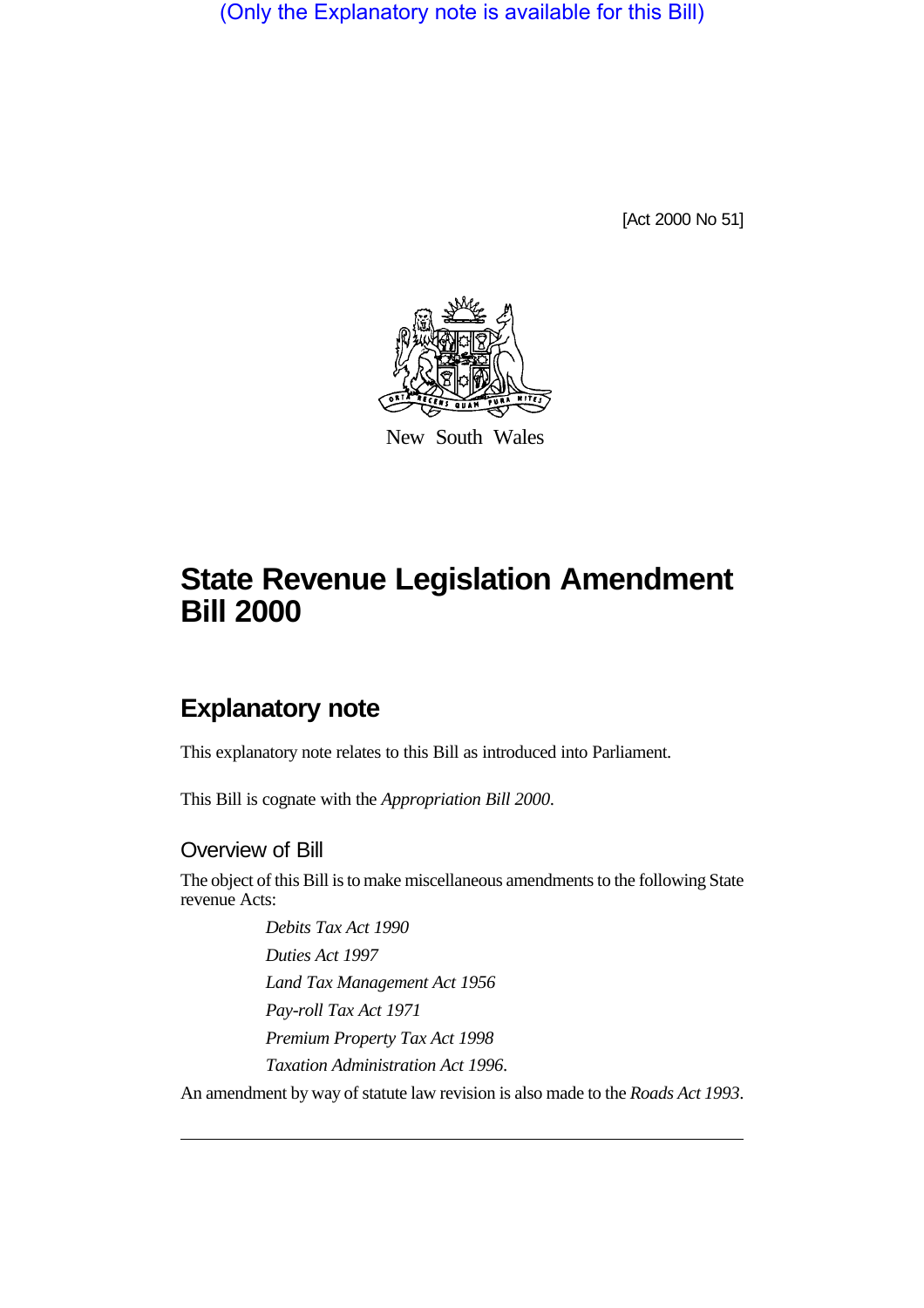Explanatory note

#### Outline of provisions

**Clause 1** sets out the name (also called the short title) of the proposed Act.

**Clause 2** provides for the commencement of the proposed Act.

**Clause 3** is a formal provision giving effect to the amendments to the *Debits Tax Act 1990* set out in Schedule 1.

**Clause 4** is a formal provision giving effect to the amendments to the *Duties Act 1997* set out in Schedule 2.

**Clause 5** is a formal provision giving effect to the amendments to the *Land Tax Management Act 1956* set out in Schedule 3.

**Clause 6** is a formal provision giving effect to the amendments to the *Pay-roll Tax Act 1971* set out in Schedule 4.

**Clause 7** is a formal provision giving effect to the amendments to the *Premium Property Tax Act 1998* set out in Schedule 5.

**Clause 8** is a formal provision giving effect to the amendments to the *Roads Act 1993* set out in Schedule 6.

**Clause 9** is a formal provision giving effect to the amendments to the *Taxation Administration Act 1996* set out in Schedule 7.

### **Schedule 1 Amendment of Debits Tax Act 1990**

**Schedule 1 [1]**–**[3]** amends the definition of *excluded debit* (being a debit not subject to debits tax) to include a debit made to an account kept with a financial institution in the name of a non-profit organisation having as one of its objects a charitable, benevolent, philanthropic or patriotic purpose.

**Schedule [4]** contains a savings and transitional provision.

#### **Schedule 2 Amendment of Duties Act 1997**

**Schedule 2 [1]** makes it clear that a concessional rate of duty is payable in respect of the transfer of property as a consequence of the appointment of a new trustee for a managed investment scheme, but only if the Chief Commissioner of State Revenue is satisfied that the only beneficial interest in property being acquired is by the new trustee because of its appointment as trustee for that scheme.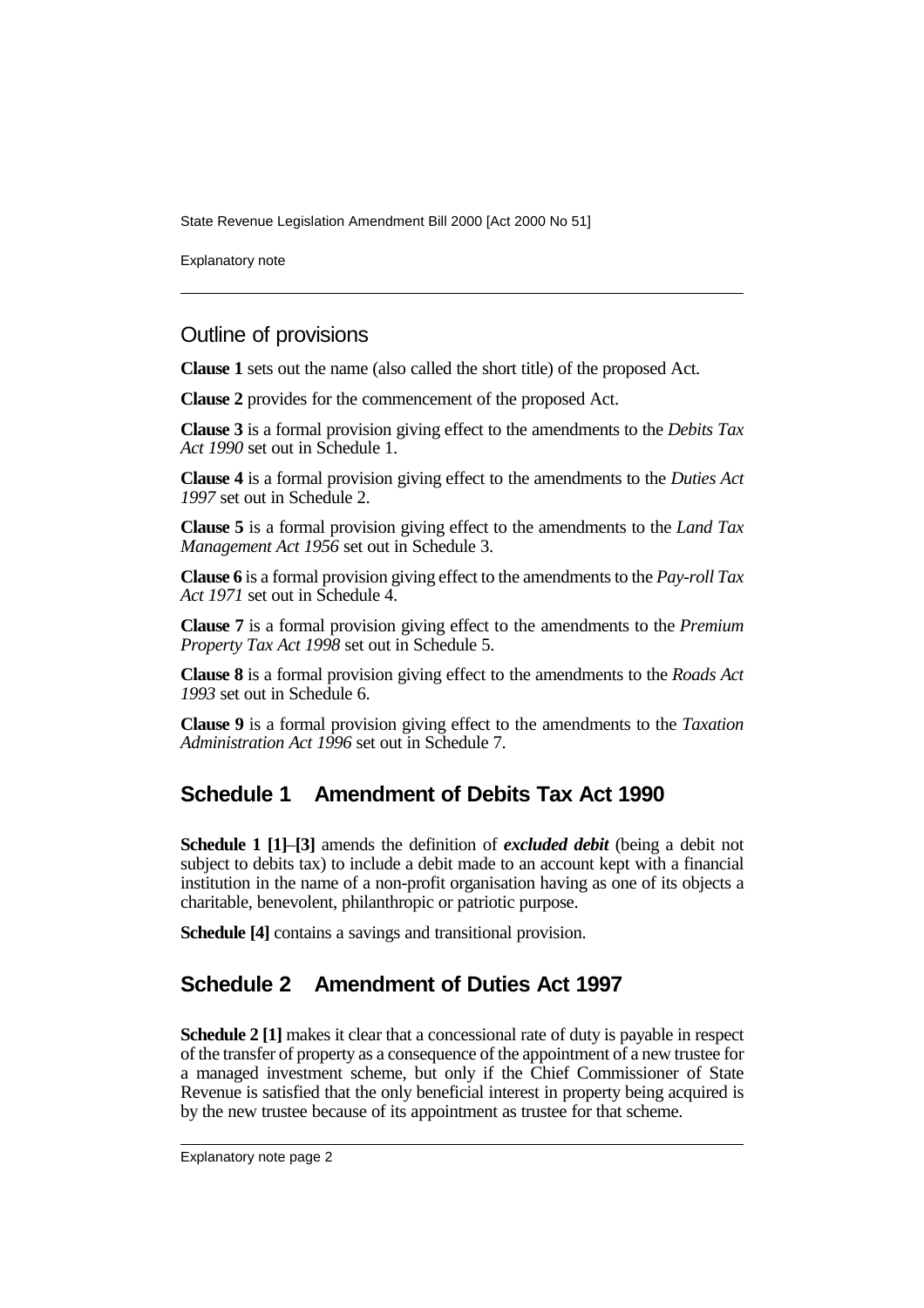Explanatory note

**Schedule 2 [2]** provides that the concessional rate of duty payable on the transfer of a new strata lot to a person in substitution for a similar interest held in the property immediately before the creation of the lot is only applicable if the person had already paid ad valorem duty when originally acquiring the interest in the property.

**Schedule 2 [3]** and **[4]** give an exemption from duty for the transfer of a poker machine permit under the *Liquor Act 1982* that does not result in a change in the beneficial ownership of the permit or that occurs as a consequence of an agreement for the sale or transfer of dutiable property in respect of which duty has been paid.

**Schedule 2 [5]** gives an exemption from duty for a purchase at public auction of property that was property of the parties, or of one of the parties, to a domestic relationship if the auction was held to comply with an order of a court under the *Property (Relationships) Act 1984* or with a certified termination agreement under that Act. A similar provision currently exists in relation to matrimonial property.

**Schedule 2 [6]**–**[16]**, **[44]** and **[54]** replace the First Home Purchase Scheme with a new scheme to be called First Home Plus. The new scheme removes the means test for eligibility for the scheme and provides for a total exemption from duty on the purchase of a first home or block of land for a first home where the consideration paid is below certain specified limits. A graduated discounted scale of duty is then applicable for amounts paid over those limits up to a further specified limit. Duty on mortgages under the new scheme is at a discounted graduated scale up to specified limits depending on the consideration for the purchase.

**Schedule 2 [17]**–**[43]**, **[53]** and **[55]** apply, with appropriate modifications, the provisions of Chapter 4 of the *Duties Act 1997* dealing with the duty payable in respect of the sale or purchase of marketable securities on a broker's own account effected in New South Wales (and certain associated transactions) to the sale or purchase of marketable securities by a registered independent options trader (*RIOT*) on its own account (and certain associated transactions). Provisions in that Chapter relating to the keeping of records and the lodging of returns are also applied.

**Schedule 2 [45]** changes, until 1 February 2005, the category of insurance which applies to insurance under the Debtor Insurance Scheme of the Stock and Station Agents Association. That insurance will, for that limited time, fall within Class 3 insurance which attracts a lower amount of duty.

**Schedule 2 [46]** reduces the amount of duty payable on insurance premiums for Class 1 insurance (that is, general insurance that is not dealt with specifically in the other classes of insurance set out in the *Duties Act 1997*).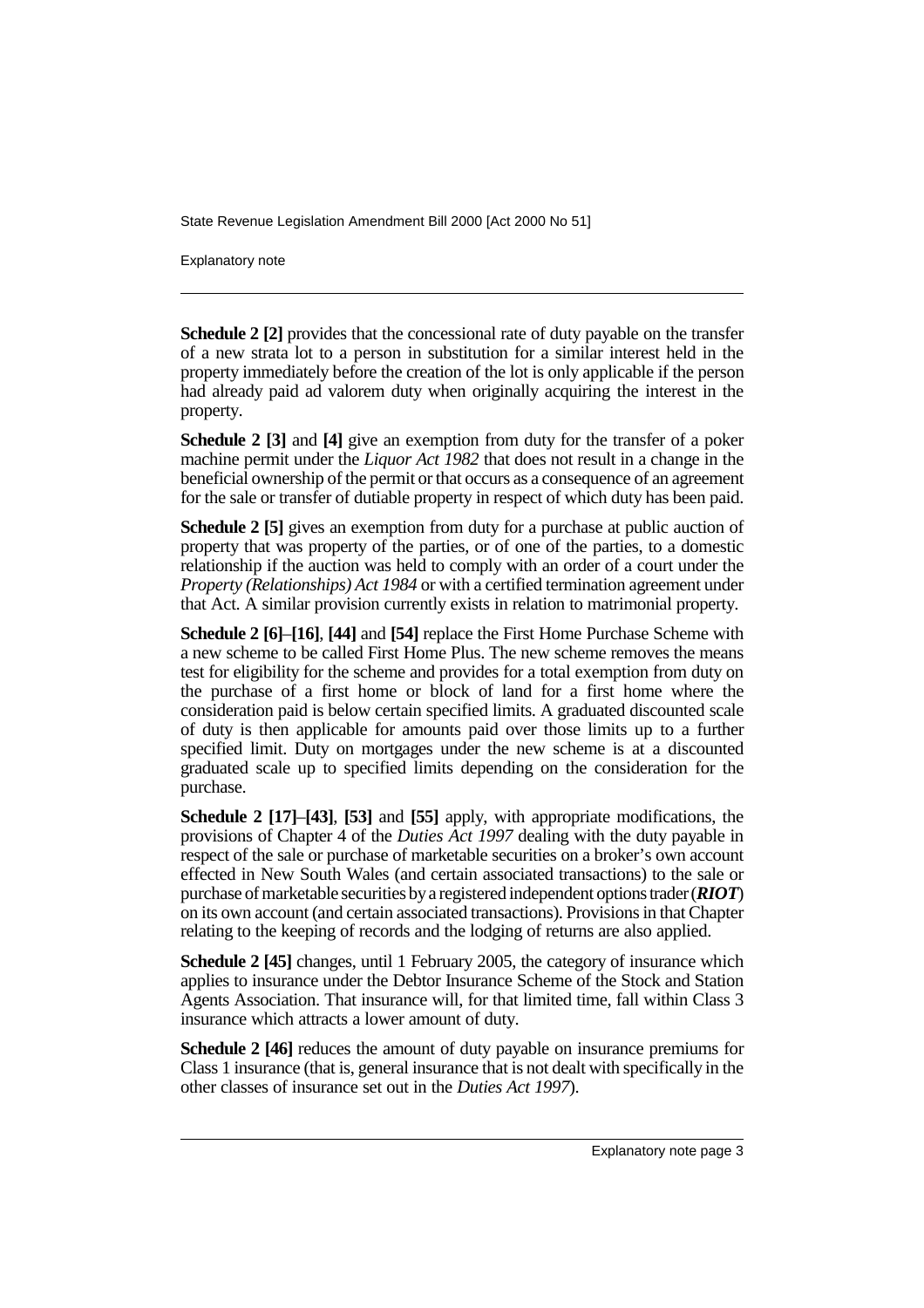Explanatory note

**Schedule 2 [47]** provides an exemption from duty for an application to register a motor vehicle made by a person who is eligible for 70 per cent or more of the general rate of pension under the *Veterans' Entitlements Act 1986* of the Commonwealth or a rate of pension under that Act known as the extreme disablement adjustment rate of pension or the intermediate rate of pension. Currently, the exemption covers only the special rate of pension under that Act for total and permanent incapacity.

**Schedule 2 [48]** provides an exemption from duty for an agreement for the sale or transfer of land, and an associated mortgage, if at least one of the purchasers or borrowers is a tenant of the Aboriginal Housing Office who will obtain at least a 25 per cent beneficial ownership of the land and intends to use the land as his or her principal place of residence.

**Schedule 2 [49]** and **[50]** contain savings and transitional provisions.

**Schedule 2 [51]** amends the definition of *index trust* to include Barclays Investment Funds Australian Equity Index Fund. The amendment will provide an exemption from duty in respect of certain transfers of marketable securities to and from the trustee of that Index Fund.

**Schedule 2 [52]** makes it clear that the definition of *mortgage* in the Dictionary applies not only to references to that term in the definitions of *mortgage-backed security* and *pool of mortgages* but also to other references in sections 282 and 284. Those sections deal with exemptions from duty for certain transactions involving mortgage-backed or loan-backed securities.

#### **Schedule 3 Amendment of Land Tax Management Act 1956**

**Schedule 3 [1]** updates an out-of-date reference by way of statute law revision.

**Schedule 3 [2]** provides an exemption from land tax in respect of land used solely as a police station.

**Schedule 3 [3]**–**[8]** extend the provisions that deem company title units in a building to be strata lots to situations where company title exists in relation to several buildings on a lot, for example, a villa homes situation.

**Schedule 3 [9]** enables the Chief Commissioner of State Revenue to determine the fee payable for a certificate in respect of land showing whether it is subject to land tax and what its land value is.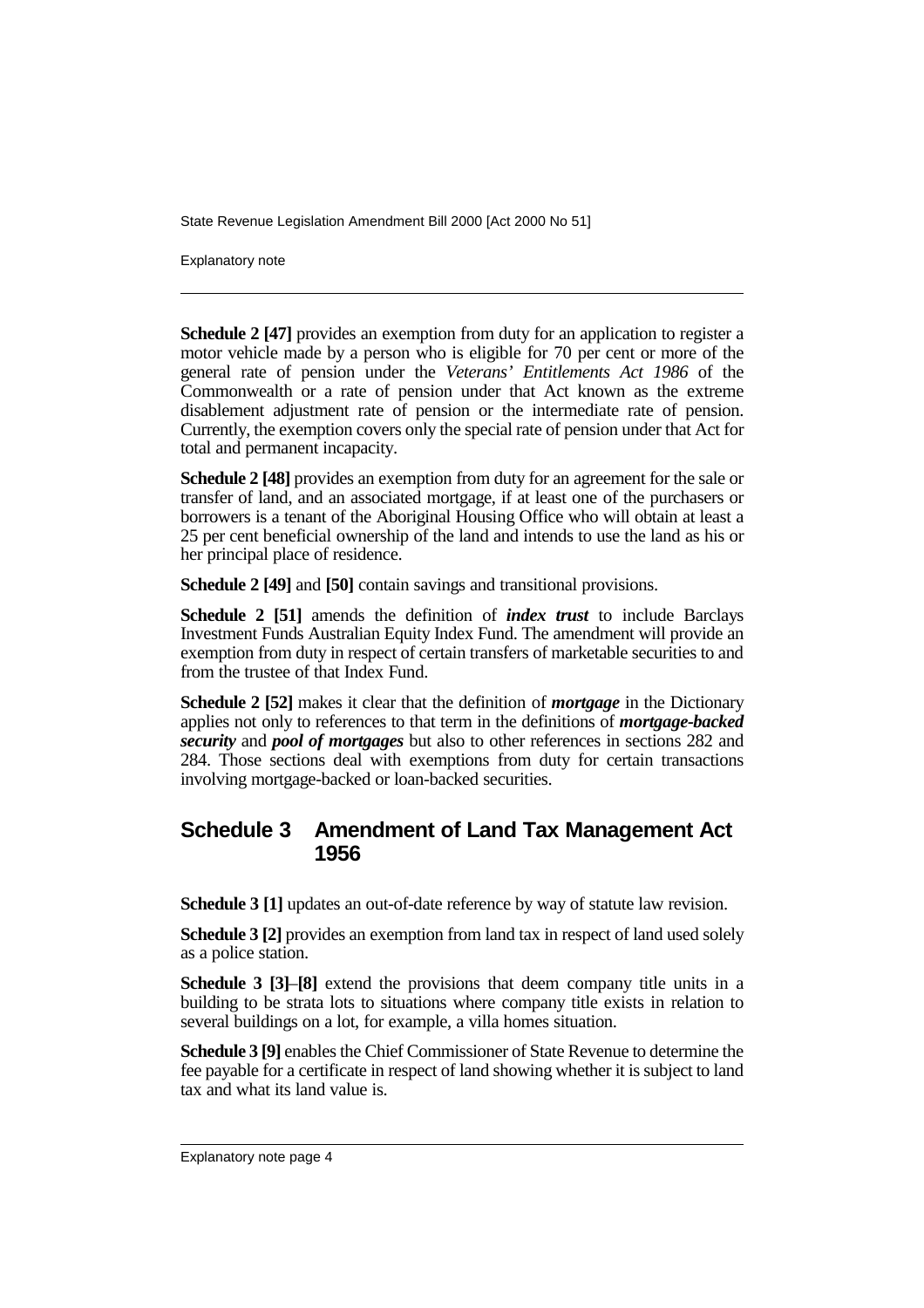Explanatory note

**Schedule 3 [10]** updates a reference to a repealed provision by way of statute law revision.

**Schedule 3 [11]** contains a savings and transitional provision.

### **Schedule 4 Amendment of Pay-roll Tax Act 1971**

**Schedule 4 [1]–[6]** update out-of-date references by way of statute law revision.

**Schedule 4 [7]** reduces the rate of pay-roll tax from 1 January 2001.

**Schedule 4 [8]** contains a savings and transitional provision.

#### **Schedule 5 Amendment of Premium Property Tax Act 1998**

**Schedule 5** updates an out-of-date reference by way of statute law revision.

#### **Schedule 6 Amendment of Roads Act 1993**

**Schedule 6** updates an out-of-date reference by way of statute law revision.

#### **Schedule 7 Amendment of Taxation Administration Act 1996**

**Schedule 7 [1]** provides that a reassessment of tax liability cannot be made after 5 years from the initial assessment of liability on the ground that the relevant facts and circumstances were not fully and truly disclosed unless the tax liability was assessed at a lower amount than the Chief Commissioner of State Revenue would otherwise have assessed it.

**Schedule 7 [2]** and **[3]** provide that the calculation of duty by a taxpayer, agent or other person in accordance with special arrangements approved by the Chief Commissioner of State Revenue under Division 2 of Part 6 of the *Taxation Administration Act 1996* does not constitute an assessment of tax for the purposes of that Act and that the endorsement of an instrument in accordance with such arrangements is no evidence that duty has been paid.